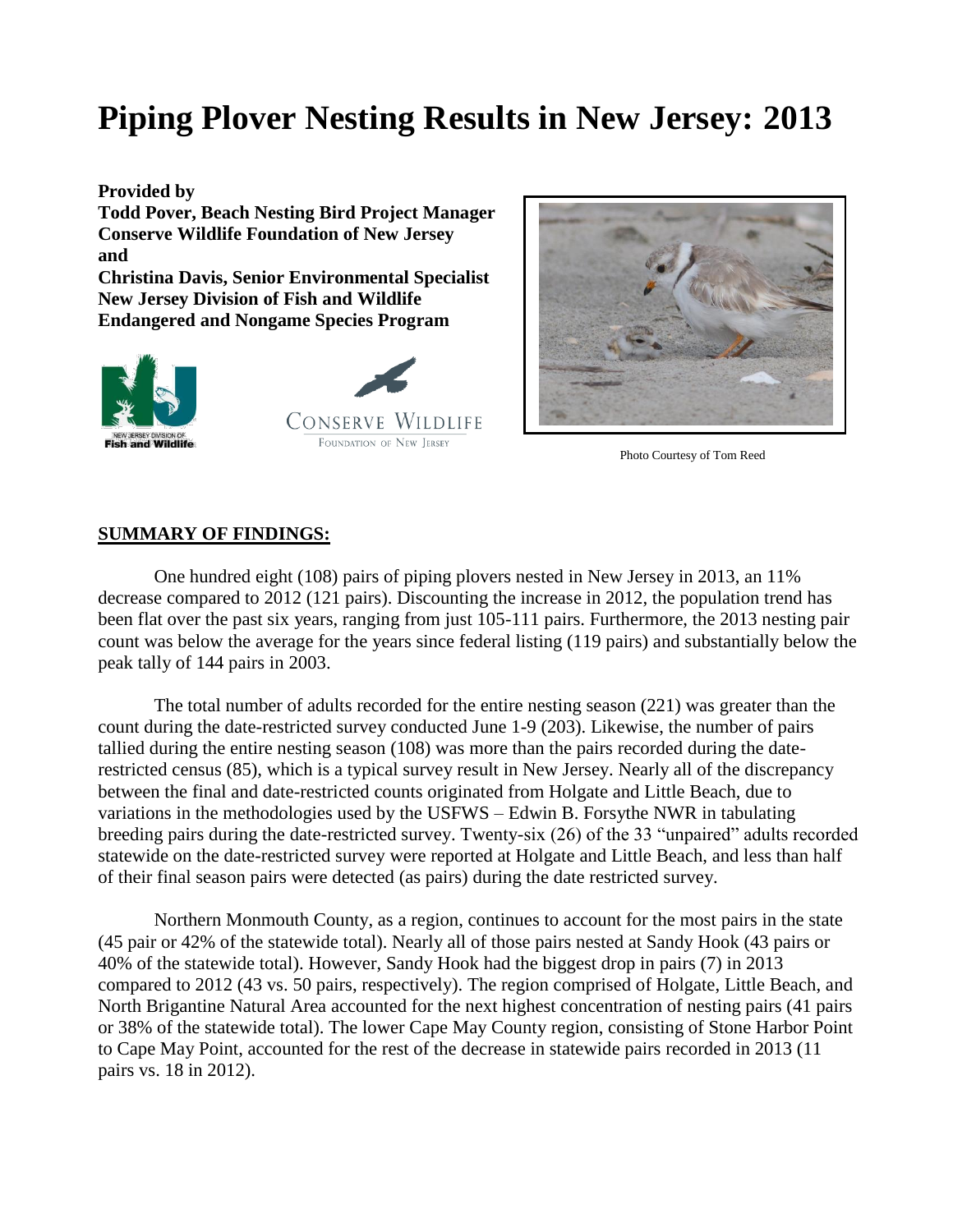Looking at the individual sites, overall, there were just minor fluctuations in pairs in 2013 versus 2012. A modest gain was recorded at Little Beach (23 pairs vs. 18 in 2012). A notable drop was recorded at Sandy Hook – North Gunnison (8 pairs vs. 13 in 2012). Stone Harbor Point fell to just six active pairs, continuing a long-term drop from its peak of 17 pairs in 2006 and 2007. Likewise, Cape May Meadows had only 3 pairs, down from its recent peak of 11 pairs in 2008 and 2009. Sea Bright North had no active pairs in 2013, down from a peak of 8 pairs in 2007 and 2008.

Pairs nested at 21 sites, about the same as in 2012 (22 sites), but well below the peak count of 30 sites recorded in both 2004 and 2005. The New Jersey Division of Fish and Wildlife-Endangered and Nongame Species Program (ENSP) monitored and managed just over half (12 or 57%) of the state's 21 active piping plover nesting sites. They also monitored 12 additional sites on a regular basis and several others less regularly, although no nests were found at those sites. Other sites in the state were monitored by various cooperators, including the National Park Service (Gateway National Recreation Area-Sandy Hook Unit); the U.S. Fish and Wildlife Service-Edwin B. Forsythe National Wildlife Refuge (Holgate and Little Beach) and Cape May National Wildlife Refuge (Two-Mile Beach and Coast Guard LSU); the U.S Coast Guard (Coast Guard LSU and Cape May Training Center); The Nature Conservancy (Cape May Migratory Bird Refuge), and the Conserve Wildlife Foundation of New Jersey (various sites throughout the state in conjunction with ENSP).

Statewide pair-nest success (the percentage of pairs that successfully hatch at least one nest) was the same in 2013 compared to 2012, as well as the average for the period since federal listing (67%). Sandy Hook was notably successful, with nearly all (95%) of its 43 pairs hatching young.

The statewide fledgling rate, which includes data collected and provided by all the state cooperators, was 0.85 fledglings per pair. This is a modest increase from 2012 (0.72 fledglings/pair), but still below both the 1.50 fledglings per pair recovery goal and the 1.24 fledglings per pair rangewide threshold for population maintenance established in the USFWS Recovery Plan for the Atlantic Coast population of piping plovers (USFWS, 1996). Productivity at NJDFW-monitored sites (0.69 fledglings/pair for 29 pairs) rose compared to 2012 (0.44 fledglings/pair), but those sites continue to be less productive than the state as a whole.

As is typical, productivity varied considerably by individual site and region. The Northern Monmouth County region fledged 1.22 chicks per pair (45 pairs), continuing the recent trend of that being the most productive region in the state, largely as a result of strong productivity at Sandy Hook (1.23 fledglings/pair). Within Sandy Hook, the North Beach site was particularly productive (1.92 fledglings/pair based on 13 pairs).The region comprised of Holgate, Little Beach, and North Brigantine Natural Area, recorded only 0.59 fledglings per pair in 2013, similar to its low productivity in 2012 (0.50 fledglings/pair). Most striking in that region, Little Beach fledged just 7 chicks from 23 pairs, largely due to a very low hatch success rate (17% of pairs hatched young). The lower Cape May County region continued its recent low output with just 0.36 chicks fledged per pair (11 pairs). Of note, no chicks fledged from Cape May Meadows in 2013, a site which recorded robust productivity for several years after a habitat restoration was completed, but has suffered the past several years due to persistent crow activity and observed predation of piping plover eggs and chicks.

Predation was the leading known cause of nest failure statewide, accounting for about half (49%) of the failed nests (53). Of the nests destroyed by predators (26), just over half (54%) were attributed to mammals and 19% to avian species, with the remainder (27%) being undetermined. Flooding and abandonment were the next leading causes of nest failure (17% and 7%, respectively). The probable cause of nest failure could not be determined for about a quarter of the failed nests (23%).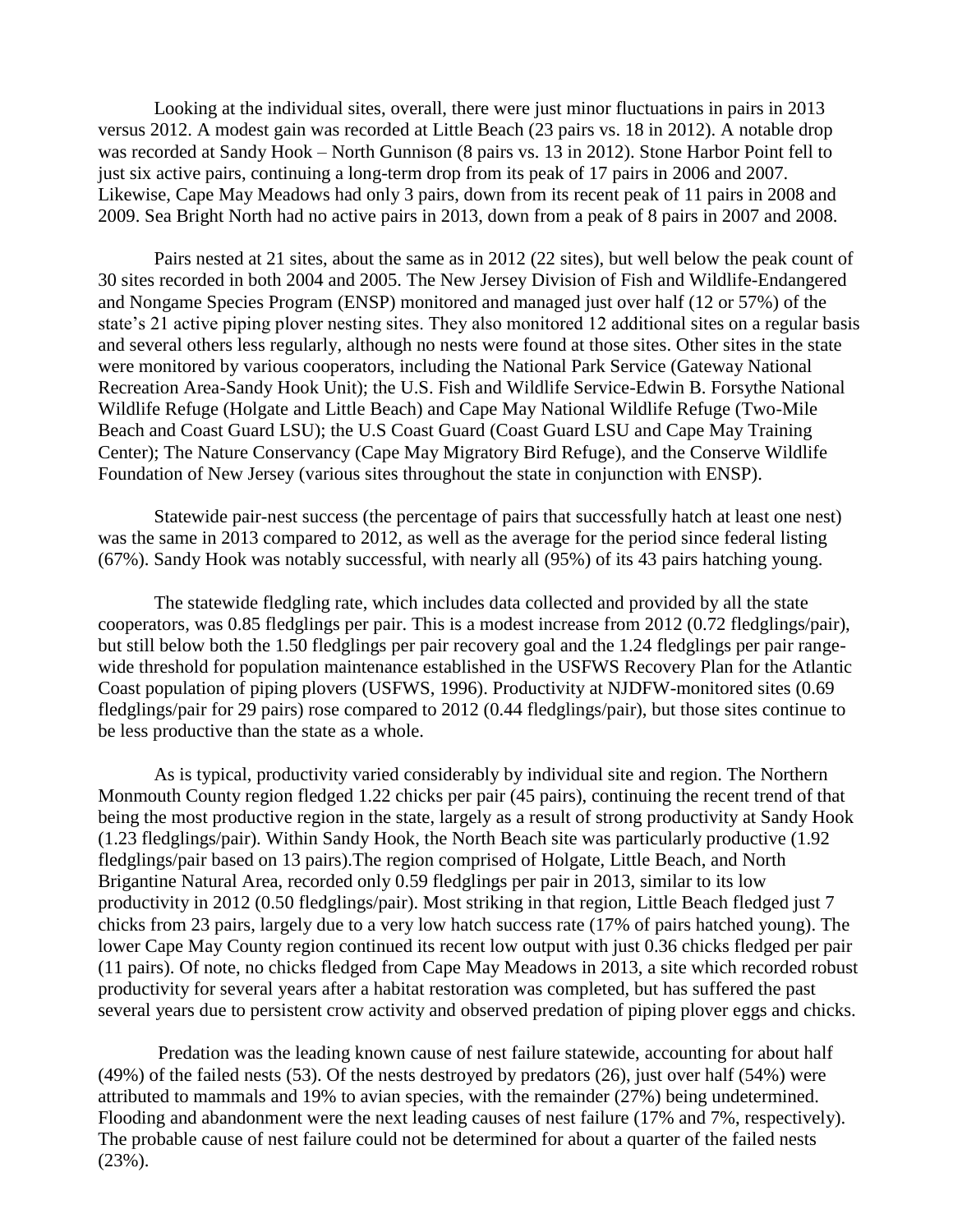#### **CONCLUSION:**

After a promising increase in New Jersey's piping plover breeding population recorded in 2012, the number of nesting pairs dropped in 2013, in line with the levels recorded in other recent years. Statewide counts ranged from 105-111 pairs in 2008-2011 and 2013; below the long-term average since federal listing (119 pairs). The long-term statewide population trend has been flat, but recent totals suggest the state may be experiencing a decline. Moreover, productivity has been weak the past two years, and because piping plover population is closely correlated to productivity in the prior year or two, a reversal of the decline should not be expected until productivity is significantly increased within the state. The low number of nesting pairs in 2013 was especially frustrating because Superstorm Sandy had enhanced habitat suitability at a number of locations along the New Jersey coast, creating an expectation that the population might rebound as new sites were colonized. Poststorm population increases for piping plovers are sometimes seen over a two-year period, so New Jersey might still see some recruitment benefit from the storm next year, although our relatively small state population and poor productivity over the past two years makes that possibility seem less likely.

### **LITERATURE CITED:**

U.S. Fish & Wildlife Service. 1996. Piping Plover *(Charadrius melodus)*, Atlantic Coast Population, Revised Recovery Plan. Hadley, MA. 258 pp.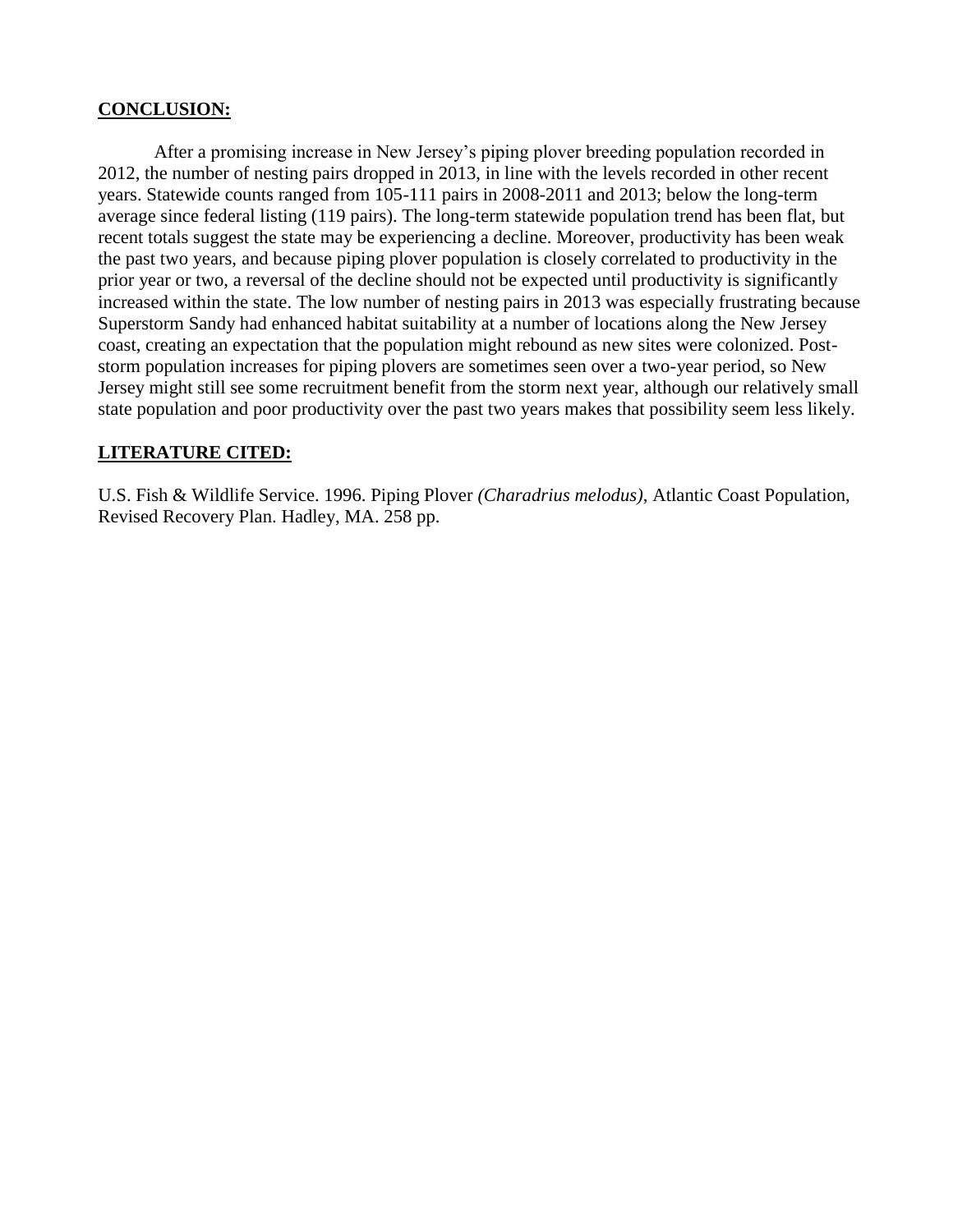|  |  |  | Table 1. Number of pairs of piping plovers at New Jersey nesting sites: 2004-2013. |  |
|--|--|--|------------------------------------------------------------------------------------|--|
|  |  |  |                                                                                    |  |

|                                   | 2004             | 2005                  | 2006                    | 2007                             | 2008             | 2009             | 2010                  | 2011                  | 2012                  | 2013                      |
|-----------------------------------|------------------|-----------------------|-------------------------|----------------------------------|------------------|------------------|-----------------------|-----------------------|-----------------------|---------------------------|
| Sandy Hook NRA                    | 32               | 22                    | 22                      | 30                               | 32 <sup>1</sup>  | 35               | 45                    | 49                    | 50                    | 43                        |
| Coast Guard                       | $\boldsymbol{7}$ | $\mathfrak{Z}$        | $\overline{4}$          | $\overline{4}$                   | $\overline{4}$   | $\overline{4}$   | 5                     | $\overline{4}$        | $\overline{4}$        | $\mathfrak{Z}$            |
| North Beach                       | 10               | 6                     | $\overline{4}$          | 8                                | $\boldsymbol{8}$ | 9                | 13                    | 14                    | 14                    | 13                        |
| North Gunnison                    | 3                | 2                     | $\mathfrak{Z}$          | $\overline{4}$                   | 7                | 9                | 9                     | 9                     | 13                    | 8                         |
| <b>South Gunnsion</b>             | 1                | $\theta$              | $\boldsymbol{\theta}$   | 1                                | 2                | 5                | 5                     | 4                     | 5                     | 7                         |
| $D$ -Lot                          | $\theta$         | $\theta$              | $\theta$                | $\theta$                         | $\theta$         | $\theta$         | $\theta$              | 1                     | $\theta$              | $\theta$                  |
| Skeleton Hill Island              | 0                | $\theta$              | $\theta$                | $\theta$                         | $\theta$         | $\theta$         | $\theta$              | 1                     | $\theta$              | 0                         |
| Critical Zone                     | $\mathfrak{Z}$   | 3                     | $\mathfrak{Z}$          | 4                                | $\overline{4}$   | $\overline{c}$   | 6                     | 5                     | 6                     | 5                         |
| Hidden Beach                      | $\mathfrak{Z}$   | 3                     | $\mathfrak{Z}$          | $\overline{4}$                   | $\overline{c}$   | $\mathfrak{Z}$   | 3                     | 5                     | $\overline{4}$        | $\overline{\mathfrak{z}}$ |
| Fee Beach                         | 4                | 4                     | $\overline{4}$          | $\overline{4}$                   | 5 <sup>1</sup>   | 3                | $\mathfrak{Z}$        | 5                     | $\mathfrak{Z}$        | $\overline{4}$            |
| South Fee Beach                   | 1                | 1                     | 1                       | 1                                | 2 <sup>1</sup>   | $\theta$         | 1                     | 1                     | 1                     | $\theta$                  |
| Sea Bright North                  | 5                | 7                     | 7                       | 8                                | 8                | 6                | 3                     | 2                     | 2                     | $\mathbf{0}$              |
| Monmouth Beach North              | $\overline{4}$   | 3                     | 3                       | 1                                | 1                | 1                | $\overline{2}$        | $\theta$              | $\Omega$              | $\overline{2}$            |
| Seven Presidents Park             | $\mathbf{1}$     | 1                     | $\overline{2}$          | 3                                | 3                | $\overline{c}$   | $\overline{2}$        | $\overline{c}$        | $\boldsymbol{0}$      | $\overline{0}$            |
| <b>Region 2 subtotal</b>          | 42               | 33                    | 34                      | 42                               | 44               | 44               | 52                    | 53                    | 52                    | 45                        |
| Sea Girt - Wreck Pond             | $\mathbf{1}$     | $\mathbf{1}$          | $\overline{0}$          | 1                                | $\boldsymbol{0}$ | 1                | $\boldsymbol{0}$      | $\boldsymbol{0}$      | 1                     | $\boldsymbol{0}$          |
| Sea Girt - NGTC                   | $\mathbf{0}$     | $\mathbf{0}$          | $\mathbf{0}$            | 1                                | $\boldsymbol{0}$ | $\mathbf{0}$     | $\boldsymbol{0}$      | $\boldsymbol{0}$      | $\boldsymbol{0}$      | $\boldsymbol{0}$          |
| Island Beach SP - Dike            | 3                | $\overline{c}$        | $\mathbf{0}$            | $\overline{0}$                   | $\boldsymbol{0}$ | $\mathbf{0}$     | $\boldsymbol{0}$      | $\boldsymbol{0}$      | $\theta$              | $\overline{0}$            |
| <b>Barnegat Light</b>             | 3                | $\overline{4}$        | 3                       | 4                                | 3                | $\mathbf{1}$     | 3                     | 3                     | 1                     | $\overline{2}$            |
| <b>Region 3 subtotal</b>          | $\overline{7}$   | 7                     | $\overline{\mathbf{3}}$ | 6                                | 3                | $\overline{2}$   | 3                     | 3                     | 2                     | $\overline{2}$            |
| Holgate                           | 16               | 13                    | 16                      | 14                               | 11               | 7                | 10                    | 6                     | 14                    | 12                        |
| Little Beach                      | 19               | 11                    | 12                      | 17                               | 12               | 10               | 13                    | 17                    | 18                    | 23                        |
| North Brigantine NA               | 8                | 8                     | 8                       | 8                                | 8                | 6                | 3                     | 5                     | 8                     | 6                         |
| <b>Region 4 subtotal</b>          | 43               | 32                    | 36                      | 39                               | 31               | 23               | 26                    | 28                    | 40                    | 41                        |
| Seaview Harbor Marina             | $\boldsymbol{0}$ | 1 <sup>I</sup>        | $\overline{0}$          | $\mathbf{0}$                     | $\boldsymbol{0}$ | $\theta$         | $\mathbf{0}$          | 1                     | 1                     | 1                         |
| Ocean City - North                | 1                | 1 <sup>1</sup>        | $\boldsymbol{0}$        | $\boldsymbol{0}$                 | $\boldsymbol{0}$ | $\overline{0}$   | $\boldsymbol{0}$      | $\boldsymbol{0}$      | $\theta$              | $\theta$                  |
| Ocean City - Center               | 8                | 5                     | 7                       | 4                                | 3                | 1                | $\boldsymbol{0}$      | 1                     | $\theta$              | $\overline{0}$            |
| <b>Region 5 subtotal</b>          | 9                | 6                     | 7                       | $\overline{\mathbf{4}}$          | 3                | 1                | $\mathbf{0}$          | $\overline{2}$        | 1                     | 1                         |
| Corson's Inlet SP                 | 3                | $\overline{2}$        | $\overline{c}$          | $\overline{c}$                   | 1                | $\overline{c}$   | $\boldsymbol{0}$      | $\boldsymbol{0}$      | $\boldsymbol{0}$      | $\boldsymbol{0}$          |
| <b>Strathmere NA</b>              | $\mathbf{0}$     | 1                     | 1                       | $\boldsymbol{0}$                 | $\boldsymbol{0}$ | $\boldsymbol{0}$ | 1                     | 1                     | 1                     | 2 <sup>1</sup>            |
| Strathmere (Upper Twp.)           | 1                | 1                     | $\boldsymbol{0}$        | $\theta$                         | $\theta$         | $\mathbf{0}$     | 1                     | $\overline{2}$        | $\overline{c}$        | 4 <sup>1</sup>            |
| Townsend's Inlet                  | 1                | 1                     | $\mathbf{0}$            | $\overline{0}$                   | $\boldsymbol{0}$ | $\mathbf{0}$     | $\overline{0}$        | $\overline{0}$        | $\boldsymbol{0}$      | $\boldsymbol{0}$          |
| Avalon - Dunes                    | 8                | 5                     | 4                       | 5                                | $\overline{4}$   | 4                | 5                     | 5                     | 5                     | 3                         |
| <b>Region 6 subtotal</b>          | 13               | 10                    | 7                       | 7                                | 5                | 6                | 7                     | 8                     | 8                     | 8                         |
| <b>Stone Harbor Point</b>         | 9                | 10                    | 17                      | 17                               | 11               | 15               | 9                     | 10                    | 9                     | 6                         |
| Champagne Island                  | $\mathbf{1}$     | 1                     | $\overline{2}$          | 1                                | $\overline{0}$   | $\boldsymbol{0}$ | $\boldsymbol{0}$      | $\boldsymbol{0}$      | $\boldsymbol{0}$      | 0                         |
| N. Wildwood - Hereford            | $\overline{4}$   | 3                     | 3                       | $\overline{c}$                   | $\mathbf{1}$     | 2                | $\overline{c}$        | $\mathbf{1}$          | 1                     | 1                         |
| $ Two\text{-}Mile Beach$          | $\mathcal{I}$    | 1                     | 1                       | $\overline{c}$                   | $\theta$         | 0                | $\mathcal{I}$         | 0                     | 0                     | 0                         |
| Cape May NWR                      | 0                | $\theta$              | $\theta$                | $\boldsymbol{l}$                 | 0                | 0                | 0                     | 0                     | 0                     | 0                         |
| Coast Guard - LSU                 | 1                | 1                     | 1                       | 1                                | 0                | 0                | 1                     | 0                     | $\theta$              | 0<br>1 <sup>1</sup>       |
| Coast Guard - TRACEN              | 1                | 3<br>$\boldsymbol{0}$ | $\boldsymbol{0}$        | $\mathbf{2}$<br>$\boldsymbol{0}$ | 1                | $\boldsymbol{0}$ | $\boldsymbol{0}$      | 0                     | 2                     | 1 <sup>1</sup>            |
| Cape May City<br>Cape May Meadows | 1<br>4           | 5                     | $\boldsymbol{0}$<br>6   | 7                                | 1<br>11          | 1<br>11          | $\boldsymbol{0}$<br>8 | $\boldsymbol{0}$<br>6 | $\boldsymbol{0}$<br>6 |                           |
| The Nature Conservancy            | 1                | 4 <sup>1</sup>        | 3                       | $\overline{4}$                   | 7                | 7                | 5                     | 4                     | 3                     | 3<br>1                    |
| Cape May Point SP                 | 3                | 2 <sup>1</sup>        | 3                       | 3                                | $\overline{4}$   | $\overline{4}$   | 3                     | $\overline{c}$        | 3                     | $\overline{2}$            |
| <b>Region 7 subtotal</b>          | 21               | 23                    | 29                      | 31                               | 25               | 29               | 20                    | 17                    | 18                    | 11                        |
| <b>Total Pairs</b>                | 135              | 111                   | 116                     | 129                              | 111              | 105              | 108                   | 111                   | 121                   | 108                       |
| <b>Pairs at NJDFW sites</b>       | 66               | 61                    | 62                      | 62                               | 49               | 46               | 34                    | 35                    | 36                    | 29                        |

<sup>1</sup> The same pair nested at two nearby sites. Therefore "subtotals" and "totals" will be less than sum of individual sites. Note: Sites in italics were monitored by agencies other than NJDFW: Sandy Hook NRA by the National Park Service, Holgate and Little Beach by USFWS - Edwin B. Forsythe NWR, Two-Mile Beach by USFWS - Cape May NWR, and Cape May Meadows-TNC by The Nature Conservancy - Delaware Bayshores Office.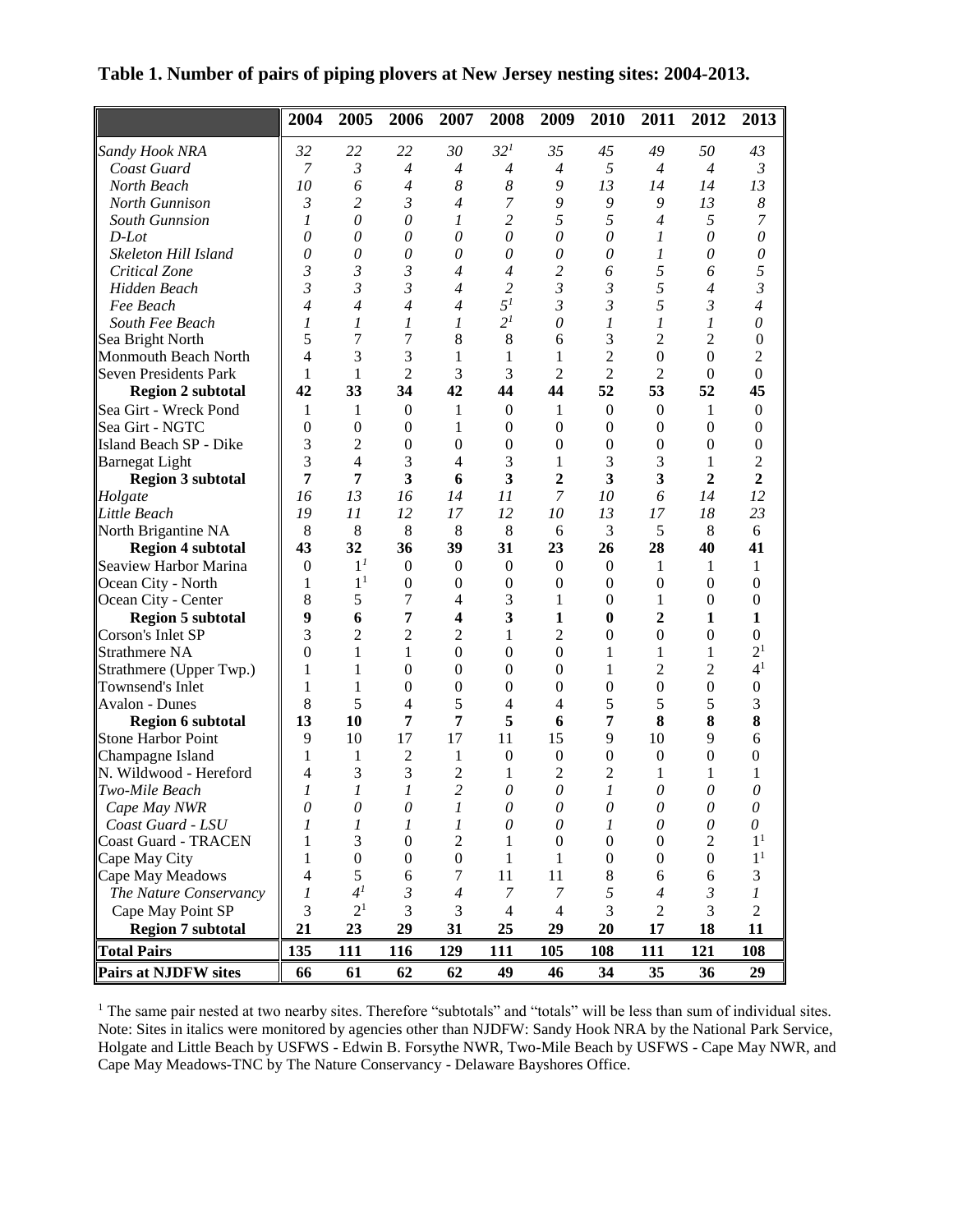|                               |                    | <b>State</b><br><b>Census Count</b> |                          | Final<br><b>Season Count</b> |                             |                          |  |
|-------------------------------|--------------------|-------------------------------------|--------------------------|------------------------------|-----------------------------|--------------------------|--|
|                               |                    |                                     |                          |                              |                             |                          |  |
|                               | # Pairs            | # Unpaired<br><b>Adults</b>         | # Total<br><b>Adults</b> | # Pairs                      | # Unpaired<br><b>Adults</b> | # Total<br><b>Adults</b> |  |
| Sandy Hook Coast Guard        | 3                  | 0                                   | 6                        | 3                            | 0                           | 6                        |  |
| Sandy Hook North Beach        | 12                 | $\theta$                            | 24                       | 13                           | $\theta$                    | 26                       |  |
| Sandy Hook North Gunnison     | 8                  | $\theta$                            | 16                       | 8                            | 0                           | 16                       |  |
| Sandy Hook South Gunnison     | $\overline{7}$     | 0                                   | 14                       | 7                            | 0                           | 14                       |  |
| Sandy Hook Critical Zone      | 5                  | 0                                   | 10                       | 5                            | 0                           | 10                       |  |
| Sandy Hook Hidden Beach       | 3                  | 0                                   | 6                        | 3                            | 0                           | 6                        |  |
| Sandy Hook Fee Beach          | $\overline{4}$     | 0                                   | 8                        | $\overline{4}$               | 0                           | 8                        |  |
| Sandy Hook South Fee Beach    | 0                  | 0                                   | 0                        | 0                            | 0                           | 0                        |  |
| Sea Bright North              | $\mathbf{0}$       | $\mathbf{0}$                        | $\mathbf{0}$             | $\boldsymbol{0}$             | $\overline{0}$              | $\overline{0}$           |  |
| Monmouth Beach North          | $\mathbf{0}$       | 1                                   | $\mathbf{0}$             | $\overline{2}$               | $\overline{0}$              | 4                        |  |
| Monmouth Beach South          | 1                  | $\mathbf{0}$                        | 3                        | $\boldsymbol{0}$             | $\overline{0}$              | 0                        |  |
| Seven Presidents Park         | $\mathbf{0}$       | $\mathbf{0}$                        | $\overline{0}$           | $\mathbf{0}$                 | $\overline{0}$              | 0                        |  |
| Long Branch                   | $\mathbf{0}$       | $\overline{0}$                      | $\overline{0}$           | $\boldsymbol{0}$             | $\overline{0}$              | 0                        |  |
| <b>Region 2 subtotal</b>      | 43                 | 1                                   | 87                       | 45                           | 0                           | 90                       |  |
| Belmar - Shark River Inlet    | $\mathbf{0}$       | $\mathbf{0}$                        | $\overline{0}$           | $\boldsymbol{0}$             | $\overline{0}$              | 0                        |  |
| Sea Girt - Wreck Pond         | $\mathbf{0}$       | 1                                   | 1                        | $\boldsymbol{0}$             | $\mathbf{1}$                | 1                        |  |
| <b>Sea Girt - NGTC</b>        | $\mathbf{0}$       | $\mathbf{0}$                        | $\overline{0}$           | $\boldsymbol{0}$             | $\overline{0}$              | 0                        |  |
| Island Beach SP - Northern NA | $\mathbf{0}$       | $\mathbf{0}$                        | $\overline{0}$           | $\boldsymbol{0}$             | $\overline{0}$              | 0                        |  |
| Island Beach SP - Southern NA | $\Omega$           | 1                                   | 1                        | $\theta$                     | 1                           | 1                        |  |
| <b>Barnegat</b> Light         | $\overline{c}$     | $\boldsymbol{0}$                    | 4                        | $\mathfrak{2}$               | $\overline{0}$              | 4                        |  |
| <b>Region 3 subtotal</b>      | $\overline{2}$     | $\overline{2}$                      | 6                        | $\overline{2}$               | $\overline{2}$              | 6                        |  |
| Holgate                       | 5                  | 13                                  | 23                       | 12                           | $\theta$                    | 24                       |  |
| Little Beach                  | 11                 | 13                                  | 35                       | 23                           | 0                           | 46                       |  |
| North Brigantine NA           | 5                  | $\mathbf{0}$                        | 10                       | 6                            | $\overline{0}$              | 12                       |  |
| <b>Region 4 subtotal</b>      | 21                 | 26                                  | 68                       | 41                           | 0                           | 82                       |  |
| Brigantine Beach              | $\mathbf{0}$       | $\mathbf{0}$                        | $\boldsymbol{0}$         | $\boldsymbol{0}$             | $\overline{0}$              | $\overline{0}$           |  |
| Brigantine - Inlet (Cove)     | $\mathbf{0}$       | $\mathbf{0}$                        | $\overline{0}$           | $\boldsymbol{0}$             | $\overline{0}$              | $\overline{0}$           |  |
| Seaview Harbor Marina         | 1                  | $\boldsymbol{0}$                    | 2                        | 1                            | 0                           | 2                        |  |
| Malibu WMA                    | $\mathbf{0}$       | $\mathbf{0}$                        | $\boldsymbol{0}$         | $\boldsymbol{0}$             | $\overline{0}$              | $\boldsymbol{0}$         |  |
| Ocean City - North            | $\mathbf{0}$       | $\mathbf{0}$                        | $\boldsymbol{0}$         | $\boldsymbol{0}$             | $\overline{0}$              | 0                        |  |
| Ocean City - Center           | $\mathbf{0}$       | $\mathbf{0}$                        | $\mathbf{0}$             | $\boldsymbol{0}$             | $\overline{0}$              | 0                        |  |
| <b>Region 5 subtotal</b>      | 1                  | 0                                   | $\overline{2}$           | 1                            | 0                           | $\overline{2}$           |  |
| Corson's Inlet SP             | $\mathbf{0}$       | $\mathbf{0}$                        | $\boldsymbol{0}$         | $\boldsymbol{0}$             | $\overline{0}$              | 0                        |  |
| Strathmere Natural Area       | 1                  | 0                                   | 2                        | 2 <sup>1</sup>               | $\overline{0}$              | 4 <sup>1</sup>           |  |
| Strathmere (Upper Twp.)       | 3                  |                                     | 7                        | 4 <sup>1</sup>               | 0                           | 8 <sup>1</sup>           |  |
| Townsend's Inlet              | $\boldsymbol{0}$   | 0                                   | 0                        | $\Omega$                     | 0                           | $\Omega$                 |  |
| Whale Beach                   | $\mathbf{0}$       | $\boldsymbol{0}$                    | $\boldsymbol{0}$         | $\boldsymbol{0}$             | 0                           | 0                        |  |
| Sea Isle                      | $\mathbf{0}$       | $\mathbf{0}$                        | $\mathbf{0}$             | 0                            | 0                           | 0                        |  |
| Avalon - North                | 0                  | $\mathbf{0}$                        | $\mathbf{0}$             | $\boldsymbol{0}$             | 0                           | $\overline{0}$           |  |
| Avalon - Dunes                | 4                  | $\boldsymbol{0}$                    | 8                        | 3                            | 2                           | 8                        |  |
| Stone Harbor - Oceanfront     | $\mathbf{0}$       | $\mathbf{0}$                        | $\overline{0}$           | $\boldsymbol{0}$             | $\boldsymbol{0}$            | $\mathbf{0}$             |  |
| <b>Region 6 subtotal</b>      | 8                  | 1                                   | 17                       | 8                            | 2                           | 18                       |  |
| Stone Harbor Point            | 6                  | $\mathbf{0}$                        | 12                       | 6                            | $\boldsymbol{0}$            | 12                       |  |
| N. Wildwood - Hereford Inlet  | 1                  | $\mathbf{0}$                        | $\mathfrak{2}$           | 1                            | $\overline{0}$              | 2                        |  |
| 2-Mile Beach - USFWS          | 0                  | 0                                   | 0                        | 0                            | 0                           | 0                        |  |
| 2-Mile Beach - LSU            | 0                  | 1                                   | 1                        | 0                            | 0                           | 0                        |  |
| Coast Guard - TRACEN          | 0                  | 0                                   | 0                        | $I^I$                        | 0                           | 2 <sup>I</sup>           |  |
| Cape May City                 | 1                  | $\mathbf{0}$                        | 2                        | 1 <sup>1</sup>               | $\overline{0}$              | 2 <sup>1</sup>           |  |
| Cape May Meadows - TNC        |                    |                                     | 3                        | 1                            |                             |                          |  |
| Cape May Meadows - CMPSP      | 1                  | 1                                   |                          | 2                            | 1                           | 3                        |  |
| Cape May Point Borough        | 1                  | 1                                   | 3                        | $\boldsymbol{0}$             | 0                           | 4                        |  |
| <b>Region 7 subtotal</b>      | $\mathbf{0}$<br>10 | $\boldsymbol{0}$<br>3               | $\boldsymbol{0}$<br>23   | 11                           | $\overline{0}$<br>1         | 0<br>23                  |  |
| <b>Total</b>                  |                    |                                     |                          |                              | 5                           |                          |  |
|                               | 85                 | 33                                  | 203                      | 108                          |                             | 221                      |  |

## **Table 2. New Jersey piping plover window census results: June 1-9 2013.**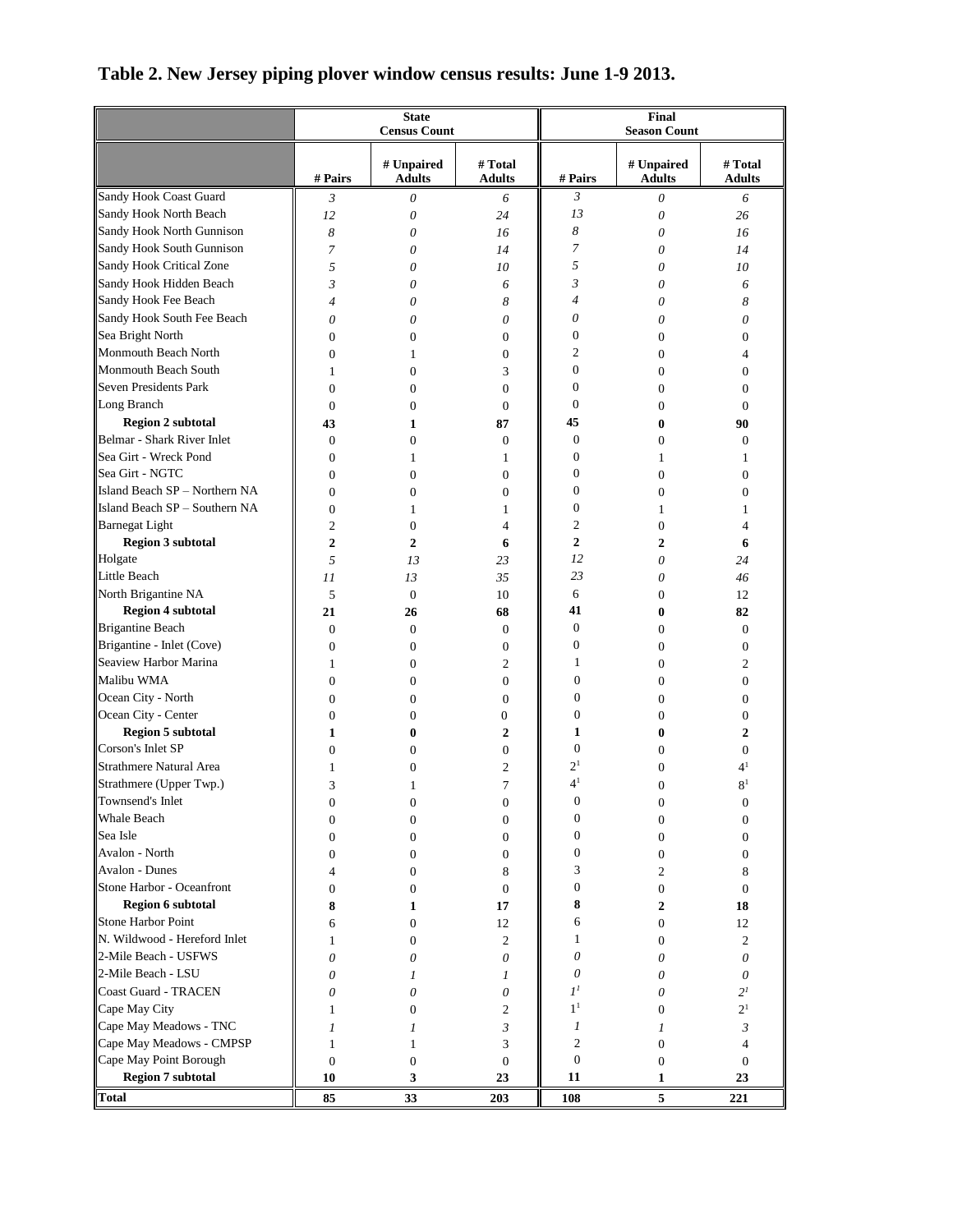**Table 3. New Jersey piping plover nesting summary by sites: 2013.**

|                                                       | 2013           |                |                  |                |              |                  |
|-------------------------------------------------------|----------------|----------------|------------------|----------------|--------------|------------------|
|                                                       |                | <b>Pairs</b>   | <b>Chicks</b>    | Pair           | Fledge       | <b>SP Fledge</b> |
| <b>SITE</b>                                           | <b>Pairs</b>   | <b>Hatched</b> | Fledged          | <b>Success</b> | Rate         | Rate             |
| Sandy Hook NRA                                        | 43             | 41             | 53               | 0.95           | 1.23         | 1.29             |
| Coast Guard                                           | 3              | 3              | $\overline{2}$   | 1.00           | 0.67         | 0.67             |
| North Beach                                           | 13             | 12             | 25               | 0.92           | 1.92         | 2.08             |
| <b>North Gunnison</b>                                 | 8              | 8              | 9                | 1.00           | 1.13         | 1.13             |
| South Gunnison                                        | 7              | $\overline{7}$ | 4                | 1.00           | 0.57         | 0.57             |
| Critical Zone                                         | 5              | 5              | 3                | 1.00           | 0.60         | 0.60             |
| <b>Hidden Beach</b>                                   | 3              | $\overline{2}$ | 4                | 0.67           | 1.33         | 2.00             |
| Fee Beach                                             | 4              | 4              | 6                | 1.00           | 1.50         | 1.50             |
| Monmouth Beach North                                  | $\overline{2}$ | 1              | $\overline{2}$   | 0.50           | 1.00         | 2.00             |
| <b>Region 2 Subtotal</b>                              | 45             | 42             | 55               | 0.93           | 1.22         | 1.31             |
| <b>Barnegat Light</b>                                 | 2              | 1              | 3                | 0.50           | 1.50         | 3.00             |
| <b>Region 3 Subtotal</b>                              | $\overline{2}$ | 1              | 3                | 0.50           | 1.50         | 3.00             |
| Holgate                                               | 12             | 9              | 12               | 0.75           | 1.00         | 1.33             |
| Little Beach                                          | 23             | 4              | 7                | 0.17           | 0.30         | 1.75             |
| North Brigantine NA                                   | 6              | 3              | 5                | 0.50           | 0.83         | 1.67             |
| <b>Region 4 Subtotal</b>                              | 41             | 16             | 24               | 0.39           | 0.59         | 1.50             |
| <b>Seaview Harbor Marina</b>                          | 1              | 1              | $\overline{2}$   | 1.00           | 2.00         | 2.00             |
| <b>Region 5 Subtotal</b>                              | 1              | 1              | $\mathbf{2}$     | 1.00           | 2.00         | 2.00             |
| <b>Strathmere NA</b>                                  | 2 <sup>1</sup> | 1              | 1                | 0.50           | 0.50         | 1.00             |
| Strathmere (Upper Twp)                                | 4 <sup>1</sup> | 3              | 1                | 0.75           | 0.25         | 0.33             |
| <b>Avalon Dunes</b>                                   | 3              | 3              | $\overline{2}$   | 1.00           | 0.67         | 0.67             |
| <b>Region 6 Subtotal</b>                              | 8              | $\overline{7}$ | 4                | 0.88           | 0.50         | 0.57             |
| <b>Stone Harbor Point</b>                             | 6              | 1              | 0                | 0.17           | 0.00         | 0.00             |
| N. Wildwood - Hereford                                | 1              | 1              | 1                | 1.00           | 1.00         | 1.00             |
| <b>Coast Guard - TRACEN</b>                           | 1 <sup>1</sup> | 0              | 0                | 0.00           | 0.00         | 0.00             |
| Cape May City – Poverty                               | 1 <sup>1</sup> | 1              | 3                | 1.00           | 3.00         | 3.00             |
| <b>Cape May Meadows</b>                               | 3              | 2              | 0                | 0.67           | 0.00         | 0.00             |
| The Nature Conservancy                                | 1              | 1              | 0                | 1.00           | 0.00         | 0.00             |
| Cape May Point SP                                     | $\overline{2}$ | 1              | $\boldsymbol{0}$ | 0.50           | 0.00         | 0.00             |
| <b>Region 7 Subtotal</b>                              | 11             | 5              | 4                | 0.45           | 0.36         | 0.80             |
| <b>All NJ sites TOTAL</b><br><b>NJDFW sites TOTAL</b> | 108<br>29      | 72<br>17       | 92<br>20         | 0.67<br>0.59   | 0.85<br>0.69 | 1.28<br>1.18     |
| # Active Sites                                        | 21             |                |                  |                |              |                  |

l

Data for Sandy Hook NRA provided by the National Park Service.

Date for Holgate and Little Beach provided by U.S. Fish and Wildlife Service - Edwin B. Forsythe NWR.

Data for Cape May Meadows-TNC provided by The Nature Conservancy - Delaware Bayshores Office.

All other data provided by the N.J. Division of Fish and Wildlife – Endangered & Nongame Species Program.

**Pair Success** equals the percentage of pairs that hatched young (at least one chick observed).

**Fledge Rate** equals the number of chicks fledged per pair.

**Successful Pair (SP) Fledge Rate** equals the number of chicks fledged per pair that successfully hatched young.

<sup>&</sup>lt;sup>1</sup> The same pair nested at two nearby sites. Therefore "subtotals" and "totals" will be less than individual sites.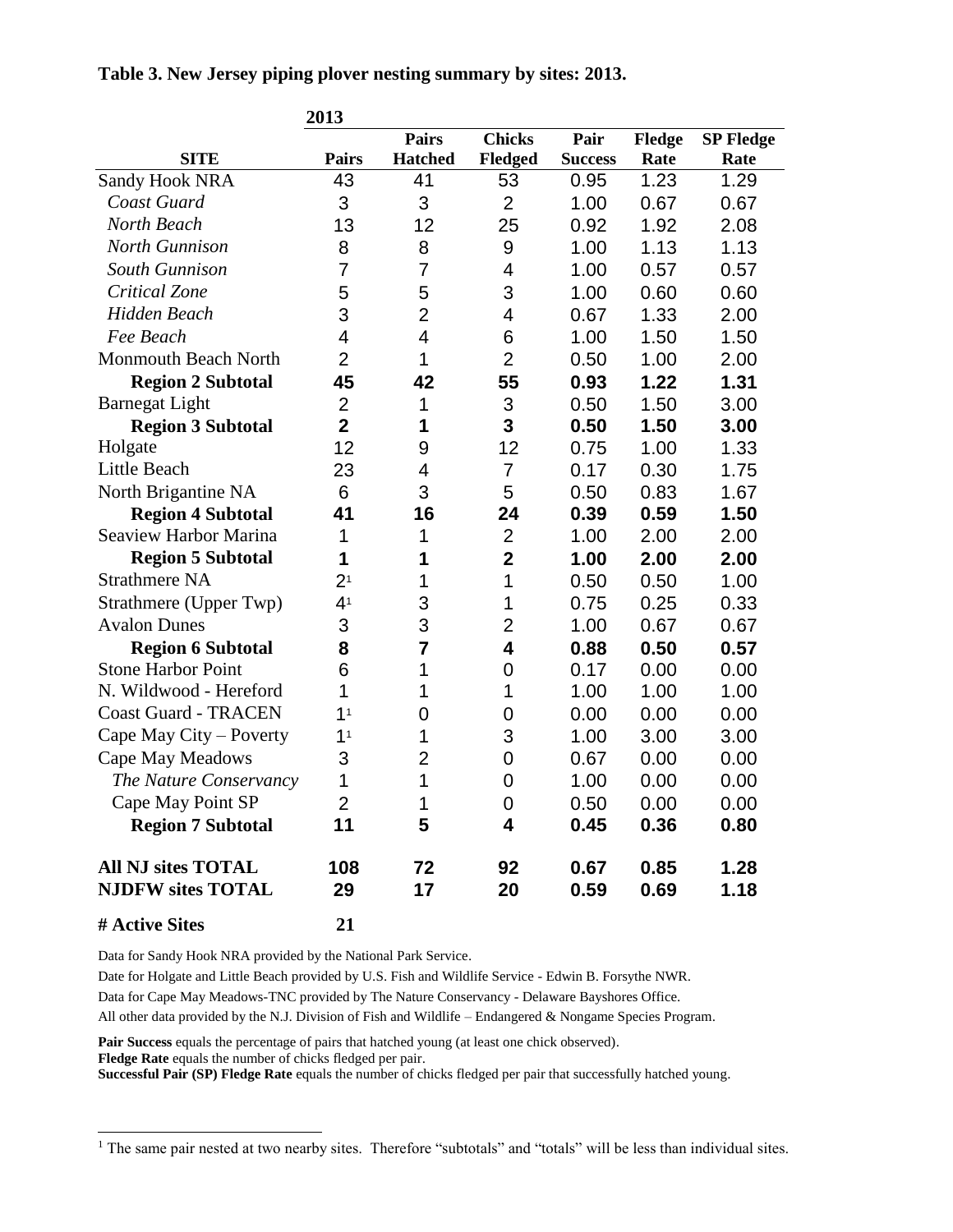